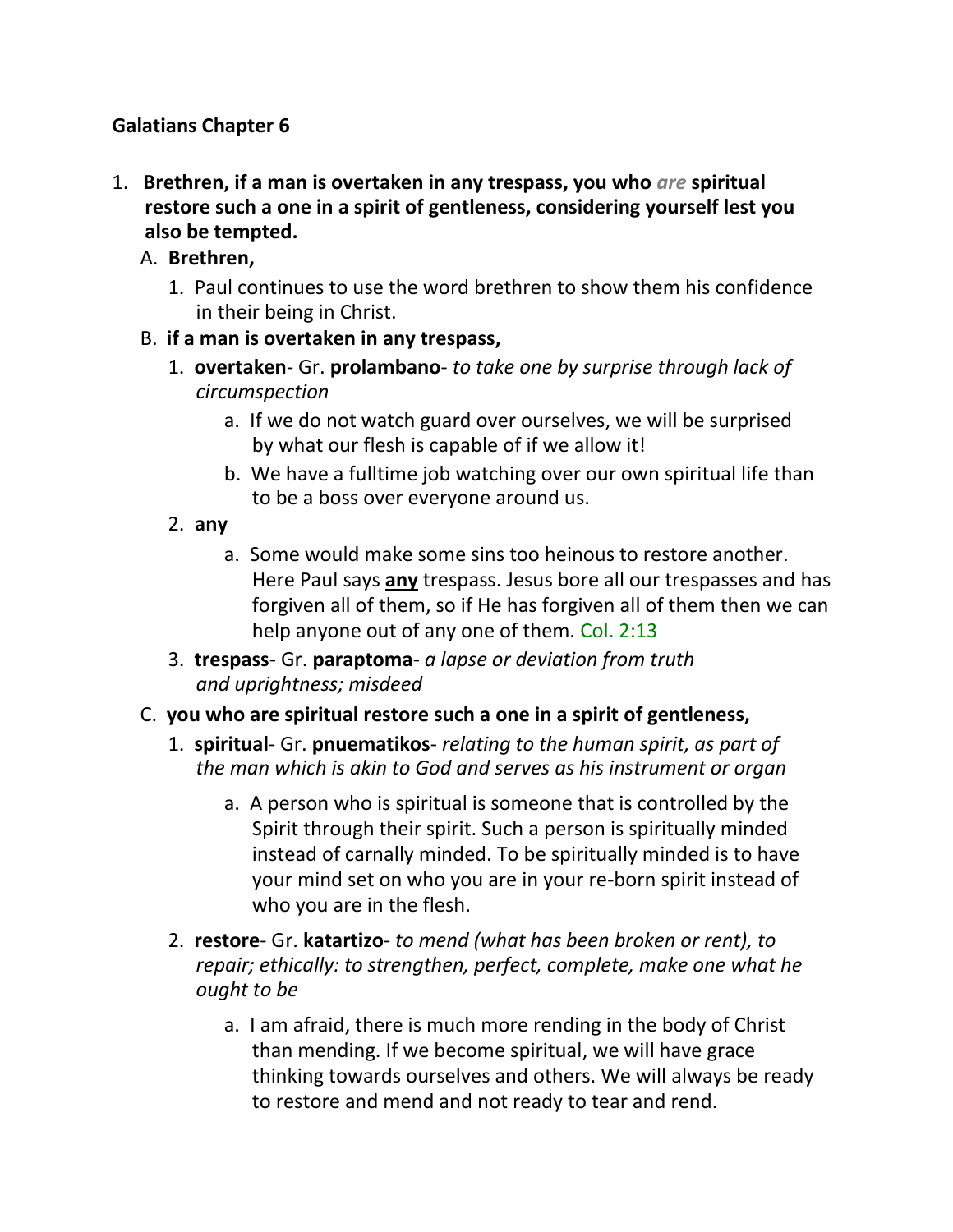#### 3. **spirit-** Gr. **pnuema**

- a. Again, someone that is able to restore those that have fallen is someone that is spiritually minded and knows they are who they are, strictly and solely due to the grace of God. They know that if grace does not empower them then they are equally susceptible to grievous sin, for their flesh is no better than anyone else's.
- b. Someone ready to restore another is someone who knows well their own failings and weaknesses, but also knows how to walk in victory over those weaknesses, by the Spirit of God and the Word of God.

#### 4. **gentleness**- Gr. **praotes**

- a. We saw in the last chapter that gentleness is one of the manifestations of the love of God and is a fruit of walking in the Spirit.
- b. In many cases the spiritual leaders that are dealing with those who have fallen are carnal themselves. These leaders will unfailingly cause more harm than good to the one fallen and those that surround the situation.

### D. **considering yourself lest you also be tempted**

- 1. **considering** Gr. **skopeo** *to look at, observe, contemplate; to mark to fix one's eyes upon, direct one's attention to, to look to, take heed to thyself*
	- a. We need to watch over ourselves that if we think we are in a firm place unable to fall, that we do not end up falling. 1 Cor. 10:12
- 2. **tempted** Gr. **peirazo** *to test to expose weakness and the breaking point. This word means to test in order cause to fail.*
	- a. This Greek word is never used of God testing us. It is always used of the enemy testing us. God never tests us to find our weakness and breaking point. He does not test us for us to fail. The enemy always does this! James 1:13 says God never tests [peirazo] us.
	- b. God does test us, but it is a different Greek word. That word is **dokimazo**. This means to test in order to find something genuine, to approve of it, and to use it in a greater way! God only tests us to approve us and to make us more useable. He tests in order to promote us further! Gen. 22:1, 1 Thess. 2:4, John 6:6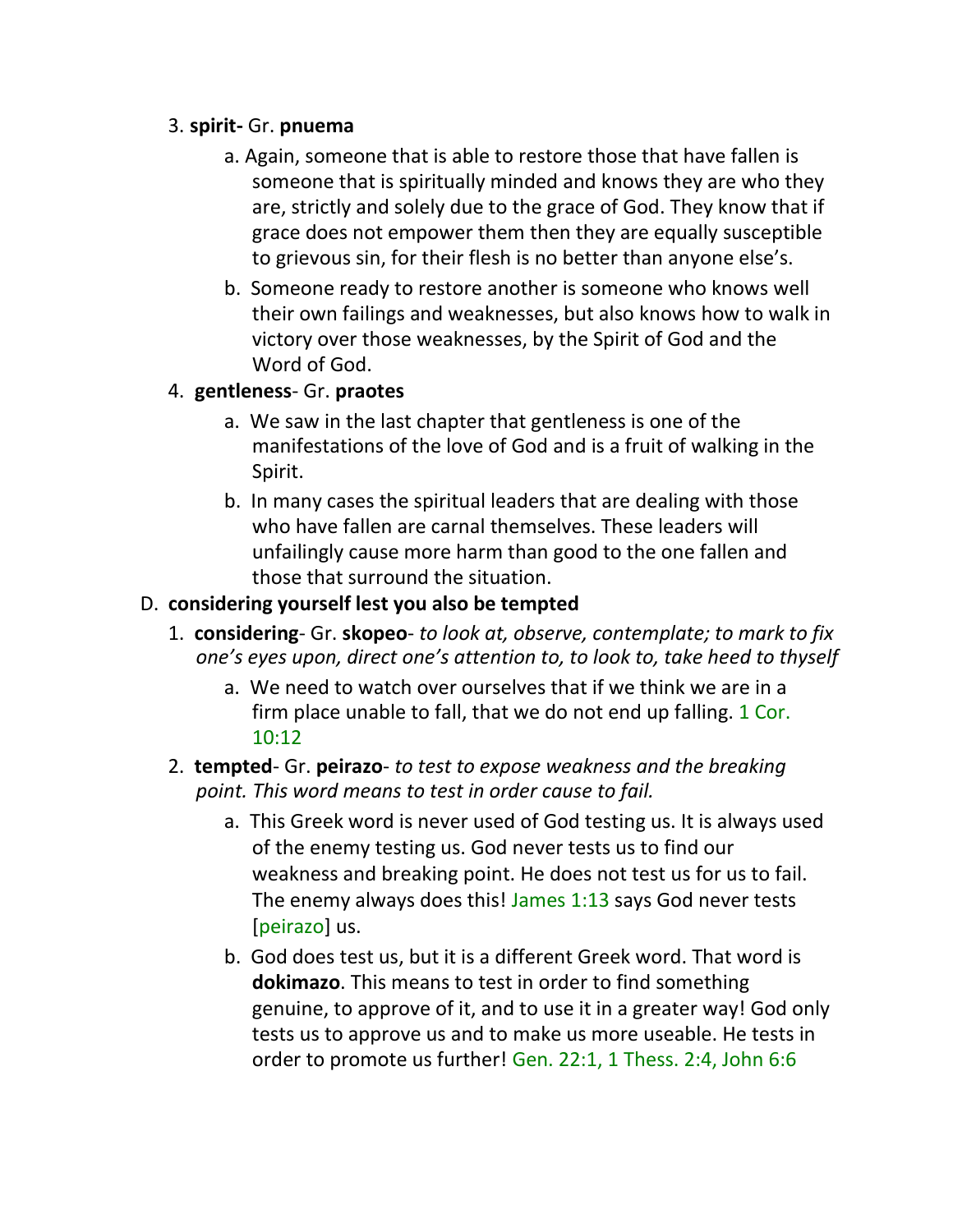#### 2. **Bear one another's burdens, and so fulfill the law of Christ.**

### A. **Bear one another's burdens,**

- 1. **Bear-** Gr. **bastazo** *to carry what is burdensome*
- 2. **burdens** Gr. **baros** *heaviness, weight, burden, trouble- a heavy crushing weight hard to be borne*
	- a. In verse 5 we will see a different Greek word for burden.
	- b. We are called to assist others with burdens that are too heavy for them. One of those heavy burdens that is too great for us is being overcome by sin and the need for restoration.
	- c. We are to bear the infirmities of the weak. Rom. 15:1, 1 Thess.5:14
- 1. **fulfill** Gr. **anapleroo** *to fill up, make full*
- 2. **law of Christ**
	- a. The law of love- John 13:34
- 3. **For if anyone thinks himself to be something, when he is nothing, he deceives himself.**

### A. **For if anyone thinks himself to be something,**

- 1. **thinks**-Gr. **dokeo** *to be of opinion, think, suppose*
	- a. Some people are a legend in their own mind!

#### B. **when he is nothing,**

- 1. **nothing** Gr. **medeis** *no one*
	- a. Before we can enter into the "in Christ" truths we must embrace the "in myself" truths. In Christ you are the righteousness of God; you have all things and can do all things. However, in yourself you are nothing, have nothing, and can do nothing.

# C. **he deceives himself**

- 1. **deceives** Gr. **phrenapatao** *to deceive any one's mind*
	- a. The worst kind of deception is self-deception! 1 Cor. 3:18, James 1:26, 1 John 1:8
	- b. We deceive ourselves when we do not form an accurate picture of ourselves in our mind that the Word shows us to be. James 1:22-23
- 4. **But let each one examine his own work, and then he will have rejoicing in himself alone, and not in another.**
	- A. **But let each one examine his own work,**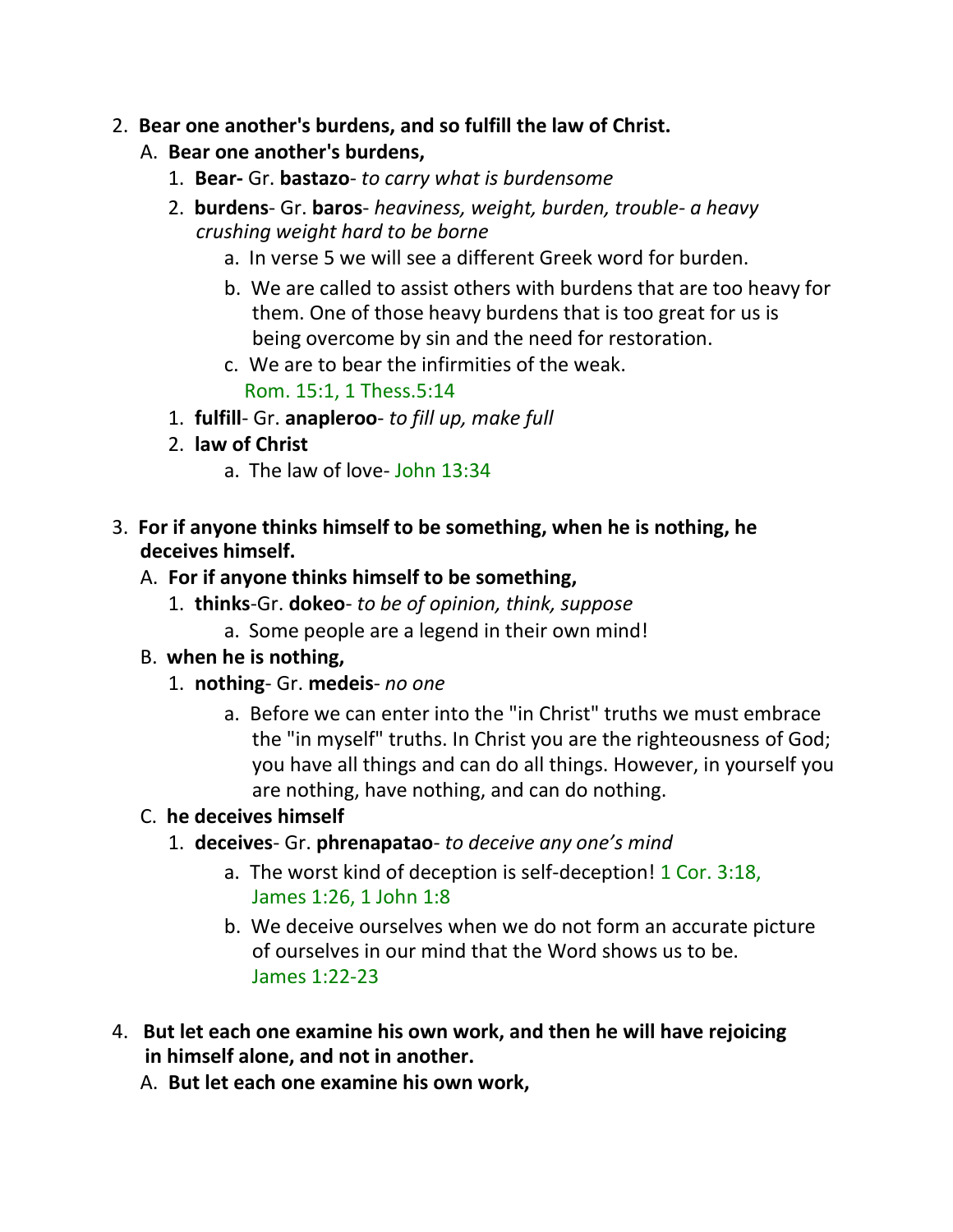- 1. **each**
	- a. Every one of us no matter how long we have walked with God need to tend the garden of our spiritual life. A garden, no matter how much it has produced over the years, left untended, will yield weeds and thorns!
- 2. **examine** Gr. **dokimazo** *to test in order to approve, and to use in a greater way*
	- a. I think it is important to note here that we are to examine ourselves. Some would say we are never to examine ourselves.
	- b. It is also important to note what Greek word is used for examine. It is not the word **peirazo**- *to find weakness and the breaking point.* We are not called to examine ourselves to find all the bad things we can find in ourselves! We need to examine ourselves to see what good things are in us! Philemon 6
	- c. We need to examine ourselves to see if we are in faith. 1 Cor. 11:28
	- d. We need to examine ourselves to see if we can be approved for God's use. If we do not pass the test, we must be honest before the Lord, and repent. What we need to do then is not to try harder to improve ourselves but to improve is our fellowship with God, in the Word and prayer. The Word of God and the Holy Spirit will cause you to be useable for God. 2 Tim. 3:16-17

#### 3. **own work**

a. The Lord will examine our work at the Judgment Seat of Christ. Rom.14:10, 1 Cor. 3:11-15, 2 Cor. 10:5 If we will examine our work now with the help of the Holy Spirit, and make the necessary adjustments, we will find a cause for rejoicing on that day!

# B. **and then he will have rejoicing in himself alone,**

- 1. **rejoicing** Gr. **kauchema** *boasting, glorying*
	- a. We never are able to boast and glory in ourselves. Our boasting and glorying are in Christ, who is in us. Prov. 14:14
- C. **and not in another**
	- 1. Many people try to make others look as bad as possible so they will look their best. This happens in college football. A team will run up the score as much as possible, even if it humiliates the other team, so they will get style points for next week's rankings. They do it to get a higher ranking.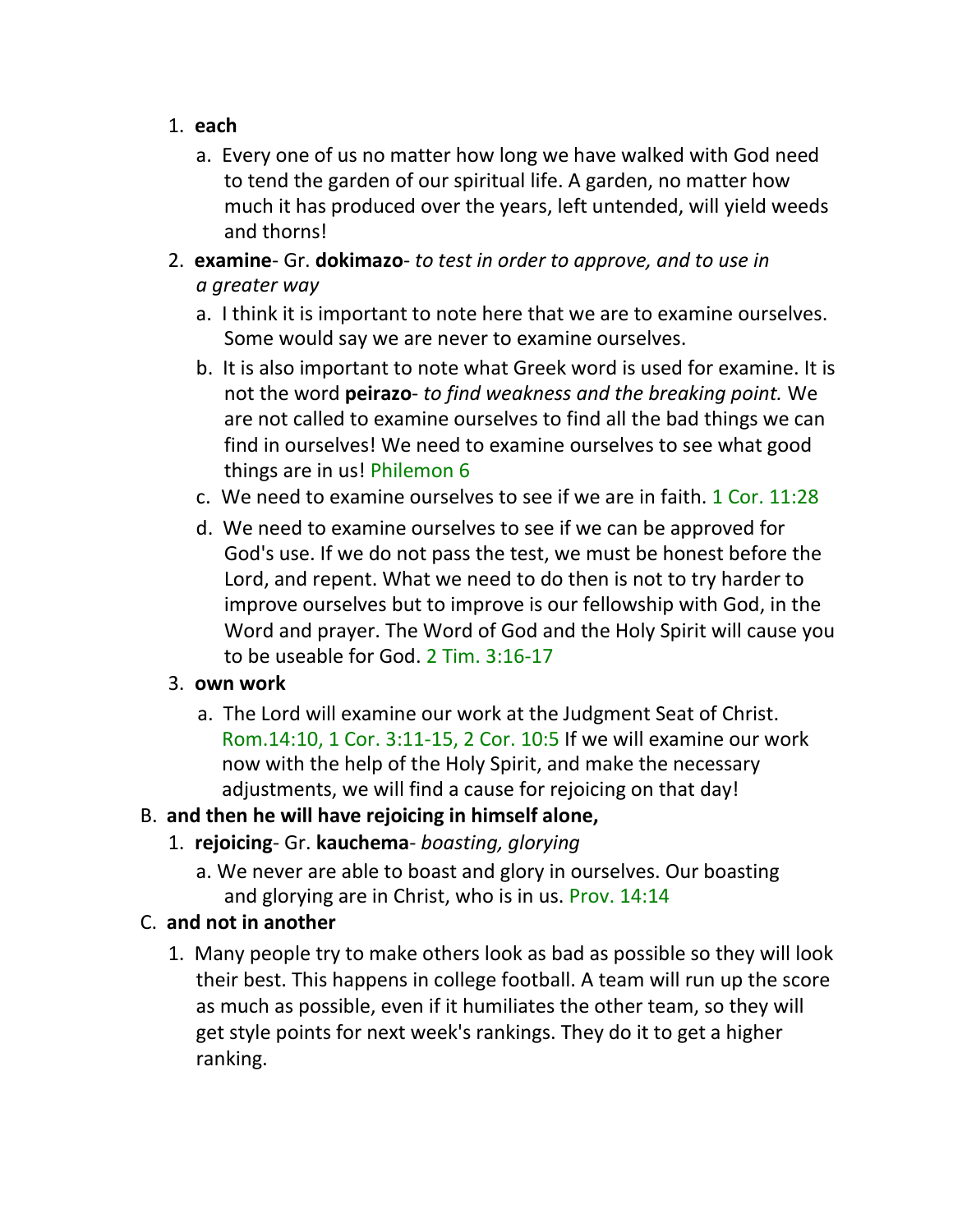This is never the heart of God. The proud Pharisee did this with the Publican at the temple. Luke 18:11 Comparing yourself to others is always foolish! 2 Cor. 10:12

- 2. Jesus did not come to make us look as bad as possible so He would look His best. He came to show us that we needed His salvation and love.
- 3. We should not inwardly find satisfaction in the failings of our brothers and sisters because it shows how good we are, since we did not do the same thing. We are capable of the same thing!
- 4. If we will but focus on the grace of God in our own lives then we can rejoice in Christ in us, for we know that He is the one that gets all the glory for anything good in our lives.

### 5. **For each one shall bear his own load.**

- A. **bear** Gr. **bastazo** *carry*
- B. **own load** Gr. **idios phortion** *"something carried" (from* **phero***, "to bear"),* is always used metaphorically of that which is light. It speaks of the burden *that is one's personal responsibility to carry out.*
	- 1. There is an apparent discrepancy between verse 2 and this verse. Verse 2 says that we are to bear one another's burdens, but this verse says that each shall bear his own burden. Which is true? Both are! In the two verses we have two different Greek words- vs. 2- **baros**- a heavy crushing weight, vs. 5-**phortion**- light load of personal responsibility.
	- 2. We need balance in the Christian life! Some people want to put all their burdens onto others to carry for them. They choose to take no personal responsibility for anything. They want others to take care of them. This is what is going on in our country today with our move towards socialism! No, we each have been given personal responsibilities that we are to carry ourselves, however, there are times in which a burden comes upon us that is too heavy to deal with, such as a death in our family, or a tragedy that we need help in dealing with it.

### 6. **Let him who is taught the word share in all good things with him who teaches.**

- A. **taught** Gr. **katecho** *to teach orally, to instruct; to inform by word of mouth* 1. We need to be taught orally by anointed ministers of the Word of God.
- B. **share** Gr. **koinoneo** *to come into communion or fellowship with, to become a sharer, be made a partner; to enter into fellowship, join one's self to an associate, make one's self a sharer or partner.*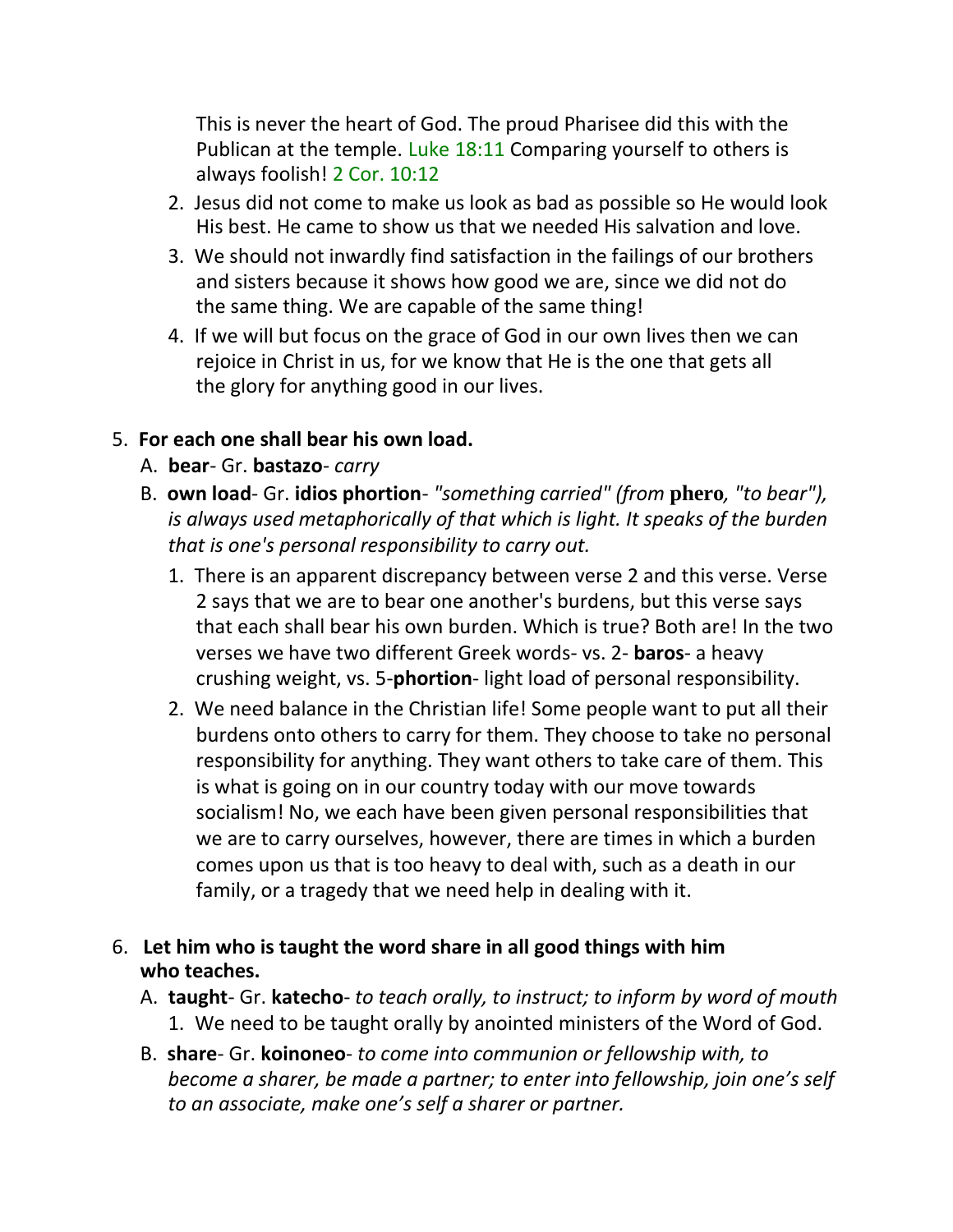- 1. We should become partners with those that are feeding us the Word of God. We should give where we are fed, not where we are begged!
- 2. This implies we should be careful who we let teach us the Word of God. They need to have experience with rightly dividing the word of truth and be worthy of following.

# C. **all good things-** Gr. **pas agathos**

- 1. This is speaking of natural provisions. Someone who preaches and teaches the Word of God should be provided for financially by those under his or her instruction.
- 2. God has ordained that those who preach the gospel should also live of the gospel. 1 Cor. 9:14
- 3. A workman is worthy of his hire and do not muzzle the ox that treads out the corn. Luke 10:7, 1 Cor. 9:9, 1 Tim. 5:18
- 4. Those that sow spiritual things should reap back in natural things [finances]- Rom. 15:27, 1 Cor. 9:11

### D. **him who teaches-** Gr. **katecho**

- 1. Carrying out the ministry is a burden that is too much for one person to handle. That is why we need to have partners who both give and share in the ministry work. We fulfill the law of Christ when we partner in ministry with those called of God.
- 7. **Do not be deceived, God is not mocked; for whatever a man sows, that he will also reap.**
	- A. **Do not be deceived,**
		- 1. **deceived** Gr. **planao** *to cause to stray, to lead astray, lead aside from the right way; to lead away from the truth, to lead into error, to deceive*
	- B. **God is not mocked;**
		- 1. **mocked** Gr. **mukterizo** *to turn up the nose or sneer at; to mock*
	- C. **for whatever a man sows,**
		- 1. **sows** Gr. **speiro**
	- D. **that he will also reap**
		- 1. **reap** Gr. **therido**
			- a. The principles that govern our vertical relationship with God are grace and faith. The principles that govern our horizontal world and relationships is sowing and reaping. We are to receive grace by faith and then sow that grace into the earth and our relationships and have a harvest suited for God's purposes and uses. 2 Cor. 9:10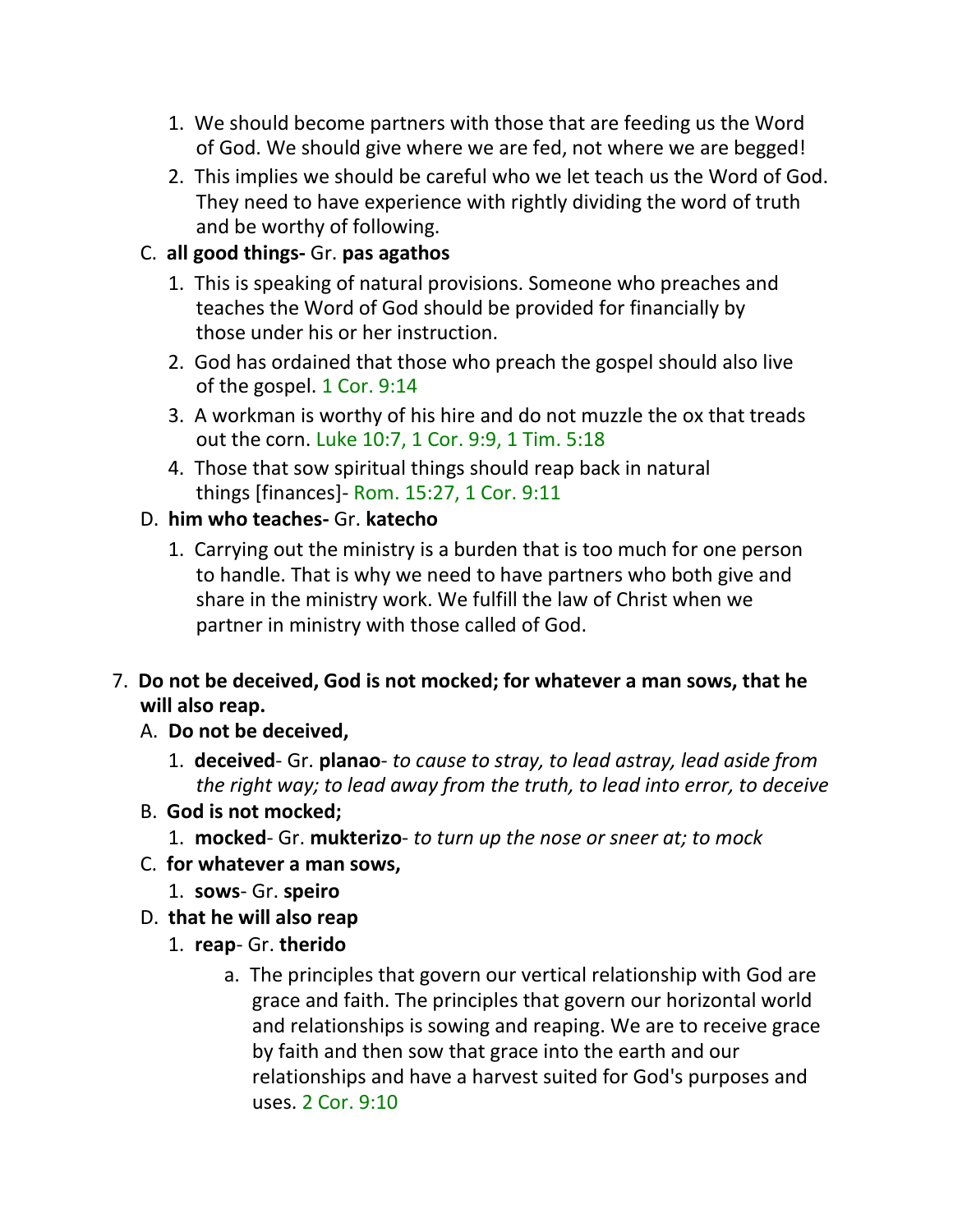- b. In context, one area that we will reap if we sow, is in the gospel and in those ministers, who minister it.
- 8. **For he who sows to his flesh will of the flesh reap corruption, but he who sows to the Spirit will of the Spirit reap everlasting life.**
	- A. **For he who sows to his flesh will of the flesh reap corruption,**
		- 1. **sows to his flesh**
			- a. Often Christians sow in the field of their flesh. The way you sow to the flesh is to act on carnal desires and speak out carnal thoughts. We sow by actions and words.

# 2. **of the flesh**

- a. Notice it is out of the field of our flesh that corruption comes in our life. It does not say corruption comes from God! Many think that when they experience bad consequences from their actions that it is God judging and punishing them. It is not! It is the crop that they have sown in the field of their flesh!
- b. Many Christians that are hearing about grace think that grace removes all the bad consequences from acting in the flesh. It does not! Grace is for the purpose to walk in the Spirit and not fulfill the desires of the flesh! Grace is the power of God to live holy. God is always flowing grace to us even if we have acted in the flesh. His grace is always present to lift us up out of the flesh to sow to the Spirit and reap life.
- c. God's mercy will often alleviate and curb the bad consequences that we are experiencing from our fleshly actions and words. Both God's grace and mercy are found at His throne! Heb. 4:16
- 3. **corruption** Gr. **phthora** *corruption, destruction, perishing*
- B. **but he who sows to the Spirit will of the Spirit reap everlasting life.**
	- 1. **sows to the Spirit**
		- a. We can sow to the Spirit. This happens when we walk in faith in what the Word of God says about us in our spirit.
		- b. This happens when we act and speak in faith on the basis of the Word of God. Before we can do that, we must be spiritually minded. We need to have our mind stayed on the Lord and the Word.
		- c. It is wonderful to reap the consequences of sowing to the Spirit. We reap life and peace.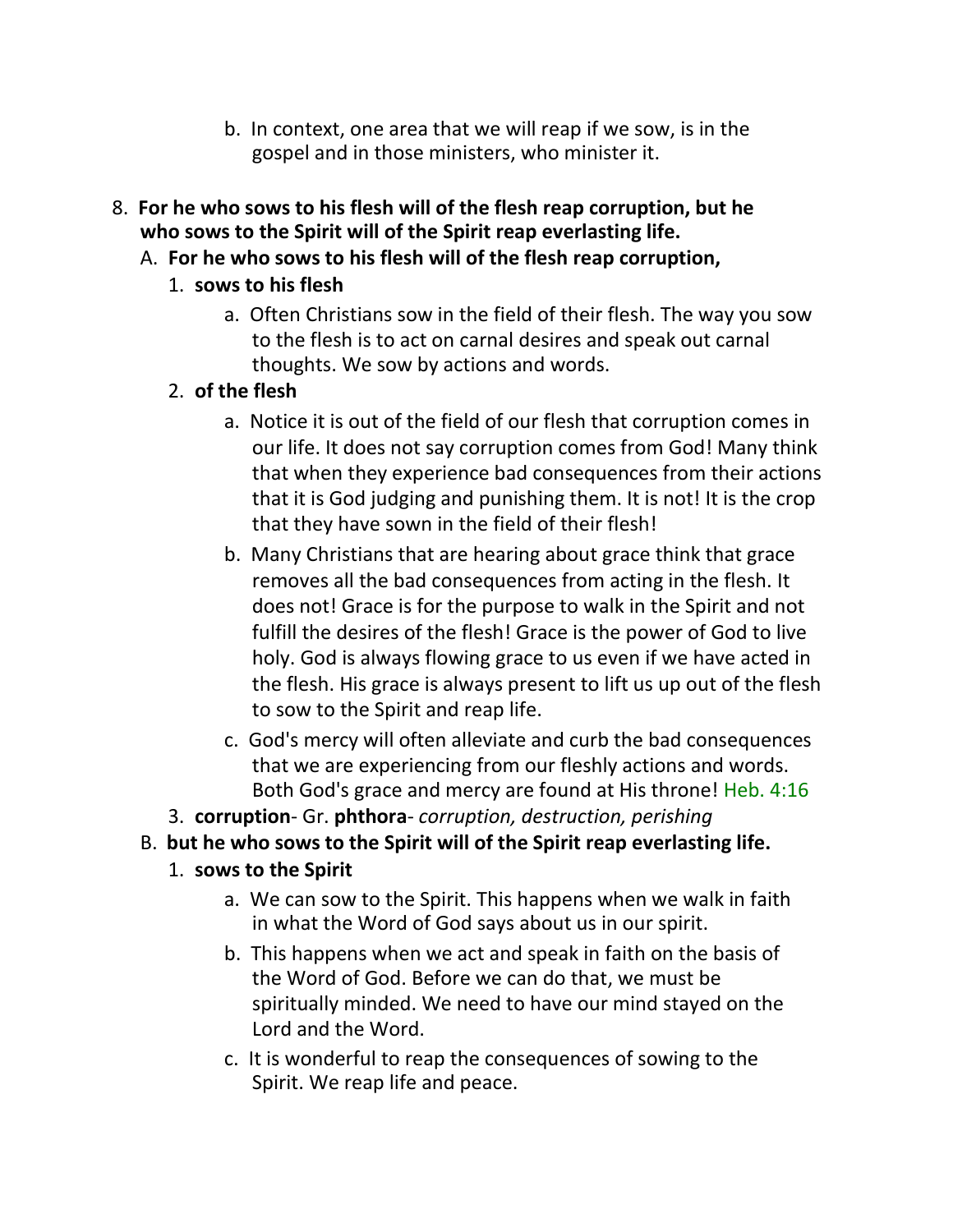- 2. **of the Spirit**
	- a. From the field of the Spirit
- 3. **reap everlasting life**
	- a. everlasting life is not just a duration of life, but a quality of life. When we sow to the Spirit, we gain a greater experience and knowledge of the Father and His Son Jesus!
- 9. **And let us not grow weary while doing good, for in due season we shall reap if we do not lose heart.**

### A. **And let us not grow weary while doing good,**

- 1. **grow weary** Gr. **ekkakeo** *to come out of a bad place mentally or emotionally, to be exhausted*
	- a. This weariness does not come from over physical exertion. This weariness comes from mental fatigue in not seeing good come back to you for what good you are doing.
	- b. We need to examine our motives in our service if we are wearied from doing good.
	- c. We need to examine our expectations we are placing on others from what we are doing. If you never expect anything from anyone but are thankful for all things people do for you, then you will stay in a good place mentally and emotionally.
	- d. If we will look wholly upon the Lord for our significance and reward, we can serve people without growing weary and getting in a bad place mentally or emotionally. If we get to a bad place in our mind and emotions, we can foolishly uproot in a moment what we spent a very long-time planting.
- 2. **doing good** Gr. **kalos poieo** *useful, beautiful doing*
- B. **for in due season we shall reap if we do not lose heart.**
	- 1. **due season** Gr. **idios kairos** *own unique season*
		- a. Every seed has its own season for harvest. There is a type of bamboo that does not grow until seven years after planting it!
		- b. We all have a season of promotion and blessing that waits our sowing. We need to know our season shall come and we need to keep our eyes on the Lord instead of our circumstances or people around us.

#### 2. **Shall reap**

a. This is a definite, not a maybe!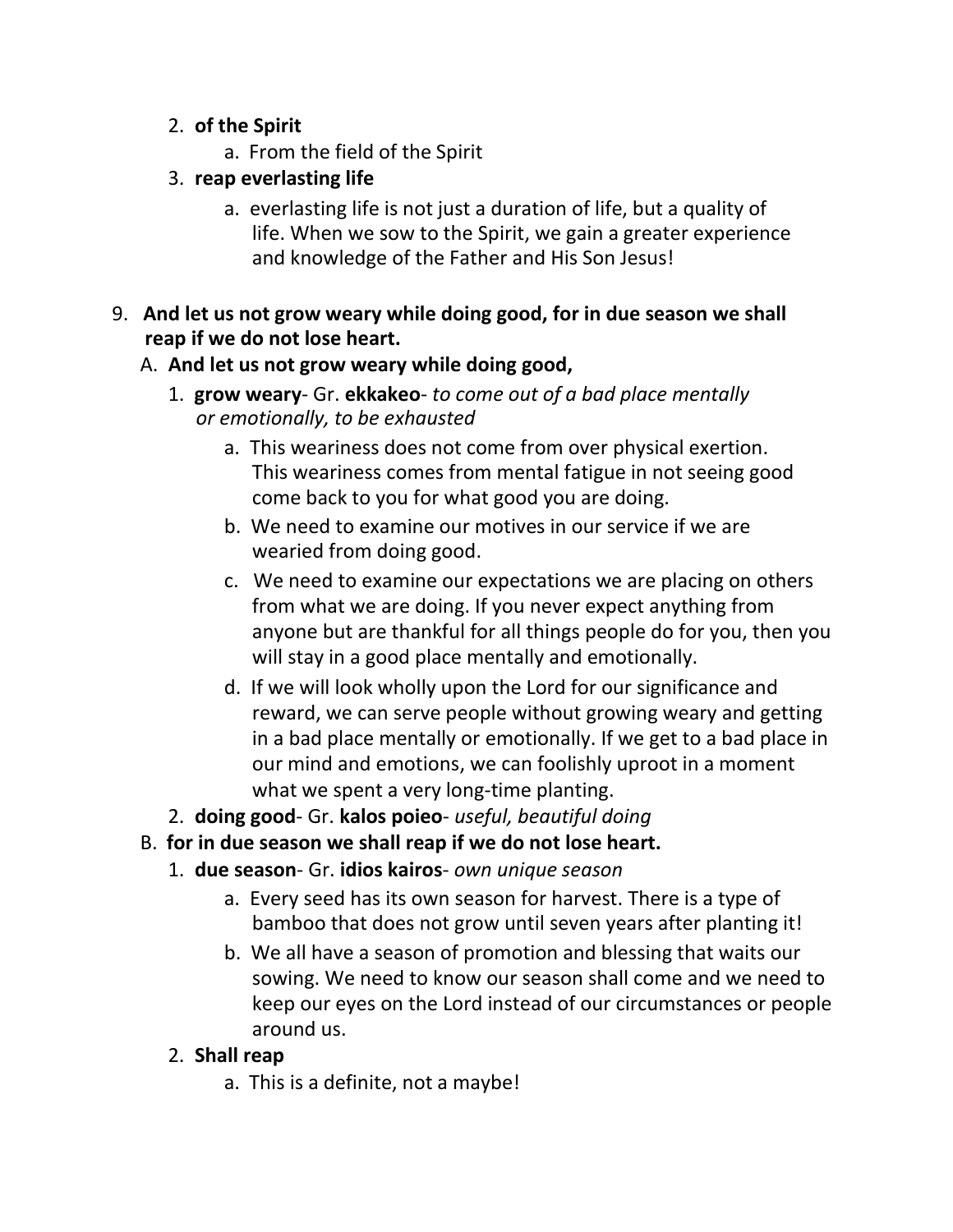- 3. **Lose heart** Gr. **ekluo** *to dissolve, metaphorically, to weaken, relax, exhaust to have one's strength relaxed, to be enfeebled through exhaustion, to grow weak, grow weary, be tired out; to despond, become faint hearted*
	- a. Losing heart comes through wrong motives and misplaced expectations.
- 10. **Therefore, as we have opportunity, let us do good to all, especially to those who are of the household of faith.**
	- A. **Therefore, as we have opportunity,**
		- 1. **opportunity** Gr. **kairos** *season, a measure of time, a larger or smaller portion of time; opportune or seasonable time; the right time; a limited period of time*
			- a. There will be a time and season for reaping, but that time will not come if we do not have a season of sowing. There is a season for planting and a season for reaping. There can be no reaping without sowing. It is always the season for sowing good to all. If we will constantly sow good and do it for a long period of time we can live in a perpetual harvest!
	- B. **let us do good to all,**
		- 1. **do good**
			- a. We are called to be do "gooders"! Grace does not lead us to lazy unproductive lives! It leads us to be do "gooders"!
		- 2. **to all**
			- a. Even to those we do not like and that are hard to deal with.
	- C. **especially those who are of the household of faith.**
		- 1. **especially** Gr. **de malista** *especially, chiefly, most of all, above all*
			- a. There is a saying, "Charity begins at home". If you cannot love your brothers and sisters, how will you love the world? If you cannot do good to fellow believers, how can you be good to the world?

# 2. **household of faith**

a. The church is the household of faith. You are saved by faith. There are grace teachers today saying that you do not need faith to be reconciled to God. They teach everyone is in Christ and reconciled to God. God in Christ did the work of reconciling the world to Himself, but the world must accept the reconciliation by faith. You must enter the household of faith to be saved!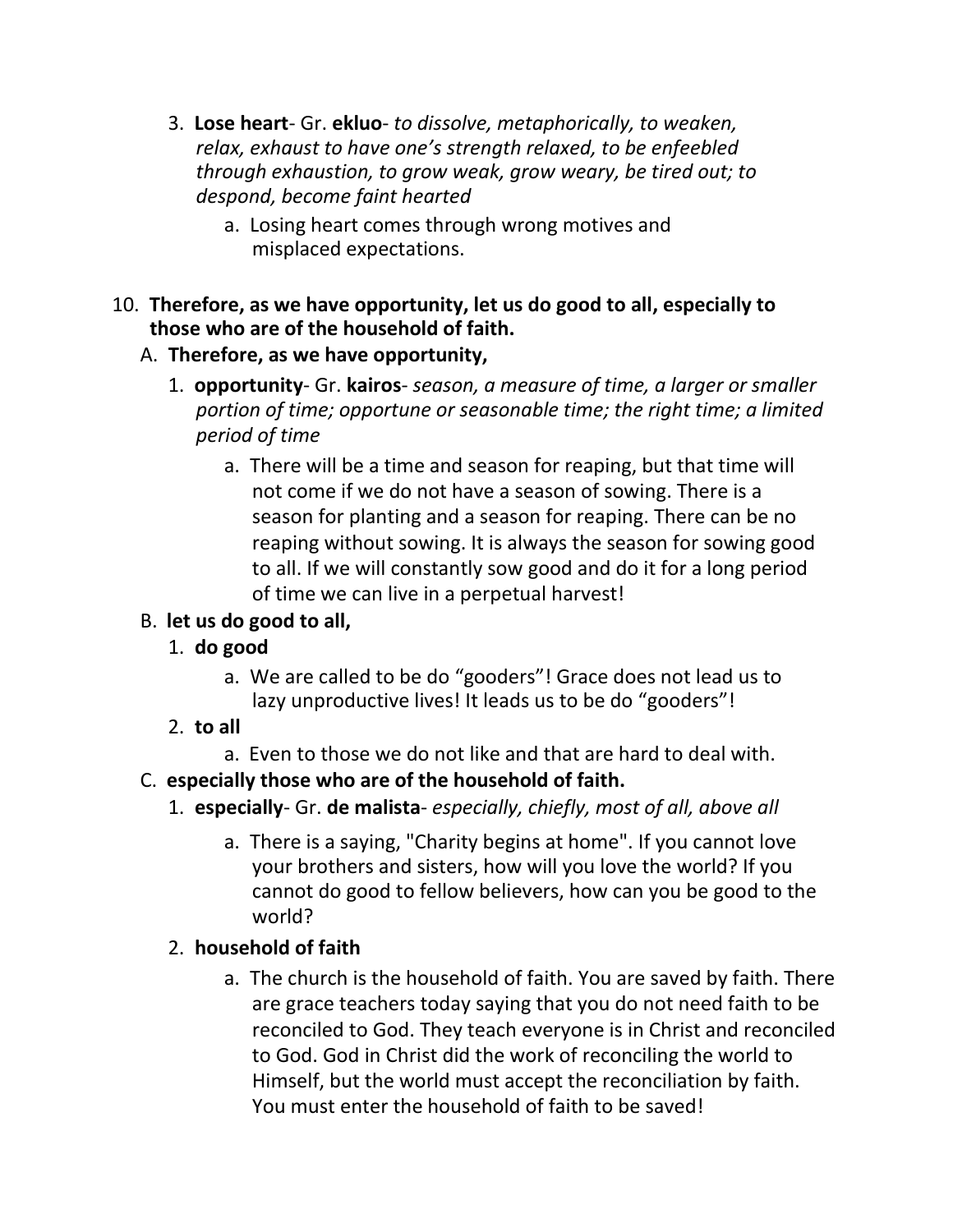#### 11. **See with what large letters I have written to you with my own hand!**

- A. **See** Gr. **eido** *to perceive with the eyes*
- B. **large** Gr. **pelikos** *how great, how large; in an ethical sense: how distinguished*
	- 1. Modern "scholars" attribute bad eyesight to Paul. They said he had an eye disease and had to write in large scrawling letters for him to see what he was writing. Hogwash!
- C. **letters** Gr. **gramma** *a letter, any writing, a document or record a letter, an epistle*
	- 1. This is plural in the Greek.
	- 2. Paul usually used a secretary to write his letters and then he signed them with his own hand. However, due to the importance of this letter and to mark its genuineness coming from Paul himself, he penned the entire letter himself
	- 3. This phrase refers to how long his letters were to them. There is some historical belief that the book of Galatians and Hebrews were written and sent together. This would explain the plural "letters". The letter we call Galatians would have gone to the Gentile believers in Galatia and the letter we call Hebrews would have gone to the Jewish believers in Galatia.
- D. **written to you**
	- 1. Galatians
- E. **with my own hand**
	- 1. Paul wrote this entire letter for reasons listed above.
- 12. **As many as desire to make a good showing in the flesh, these** *would*  **compel you to be circumcised, only that they may not suffer persecution for the cross of Christ.**
	- A. **As many as desire to make a good showing in the flesh,**
		- 1. **desire** Gr. **thelo** *to will, have in mind, intend; to be resolved or determined, to purpose*
			- a. Legalism is nothing more than will-worship. Col. 2:23 You take your will to its limit in performing for God.
			- b. You-will, to keep the points, you-will, to keep and conveniently forget the rest. Matt. 23:23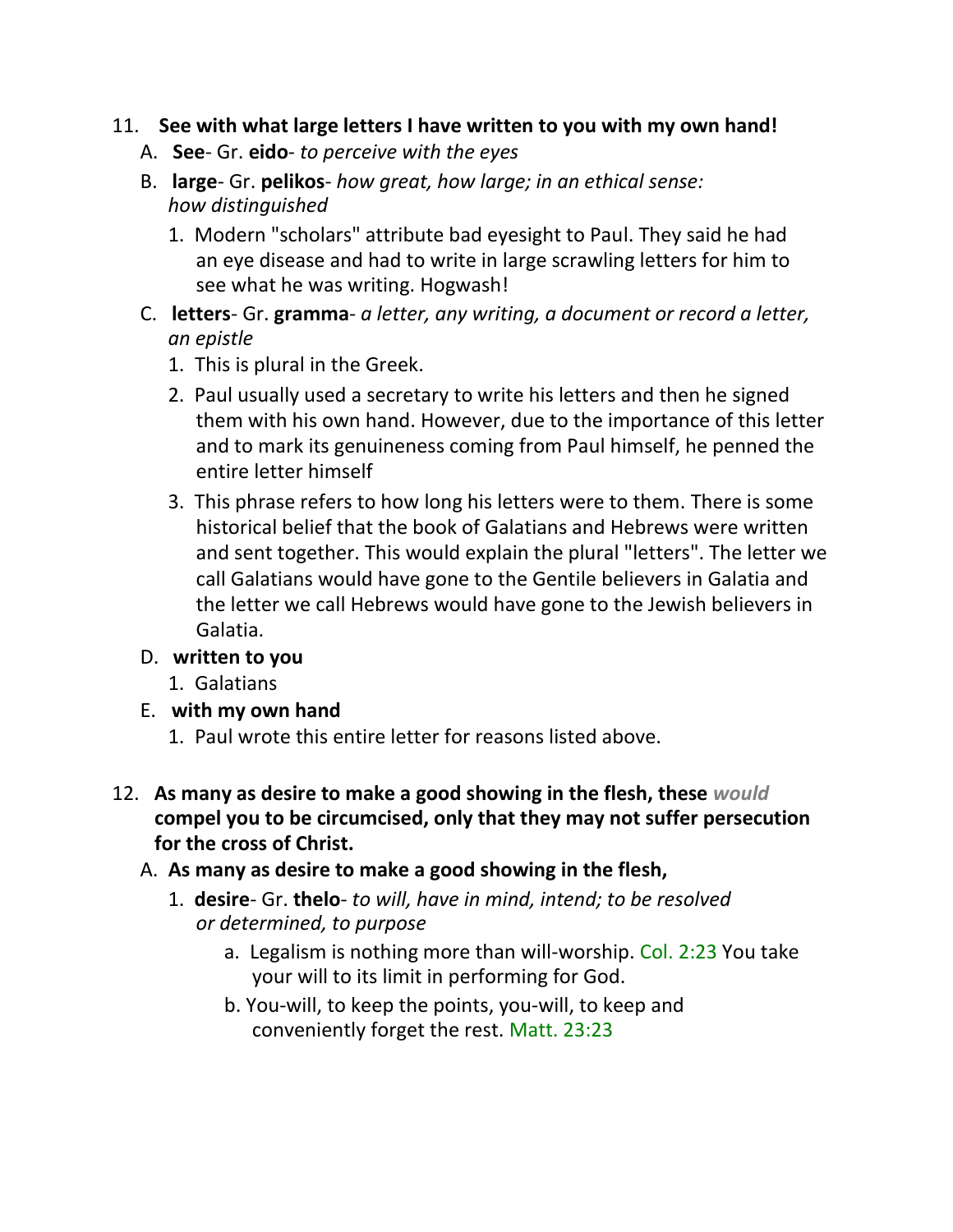- 2. **showing** Gr. **euprosopeo** to *be of good countenance*, *that is, (figuratively) to make a display*
	- a. The flesh cares more about good appearances in front of people, than pleasing God.
- 3. **in the flesh**
	- a. For the view of people externally. Matt. 23:5, Matt. 23:28
- B. **these would compel you to be circumcised,**
	- 1. **compel-** Gr. **anagkazo** *to necessitate, compel, drive to, constrain*
		- a. We will either be compelled by outward pressure, or inwardly compelled by the love of Christ. 2 Cor. 5:16
- C. **only that they may not suffer persecution for the cross of Christ.**

# 1. **suffer persecution**

a. This is the main suffering a Christian is called to. They are not called to suffer sin, sickness, and poverty.

# 2. **cross of Christ**

a. Which takes away all the pride and achievements of man and their flesh.

# 13. **For not even those who are circumcised keep the law, but they desire to have you circumcised that they may boast in your flesh.**

# A. **For not even those who are circumcised keep the law,**

# 1. **not even those**

- a. Not even those who look like they are perfect on the outside!
- b. Paul was blameless in the eyes of men, but inside he was the chief of sinners.

# 2. **keep the law**

- a. To keep the law, you have to keep all 613 commands perfectly all the time until the point of death. If you fail in one point, you have broken all of the law! James 2:10
- B. **but they desire to have you circumcised that they may boast in your flesh.**
	- 1. **desire** Gr. **thelo** *to will, have in mind, intend; to be resolved or determined, to purpose*
	- 2. **boast** Gr. **kauchaomai** to glory on the account of a thing
	- 3. **in your flesh**
		- a. Religious teachers do not care about your heart or what is going on with your heart. They only care if you are outwardly observing their rules that they are hotly preaching and teaching.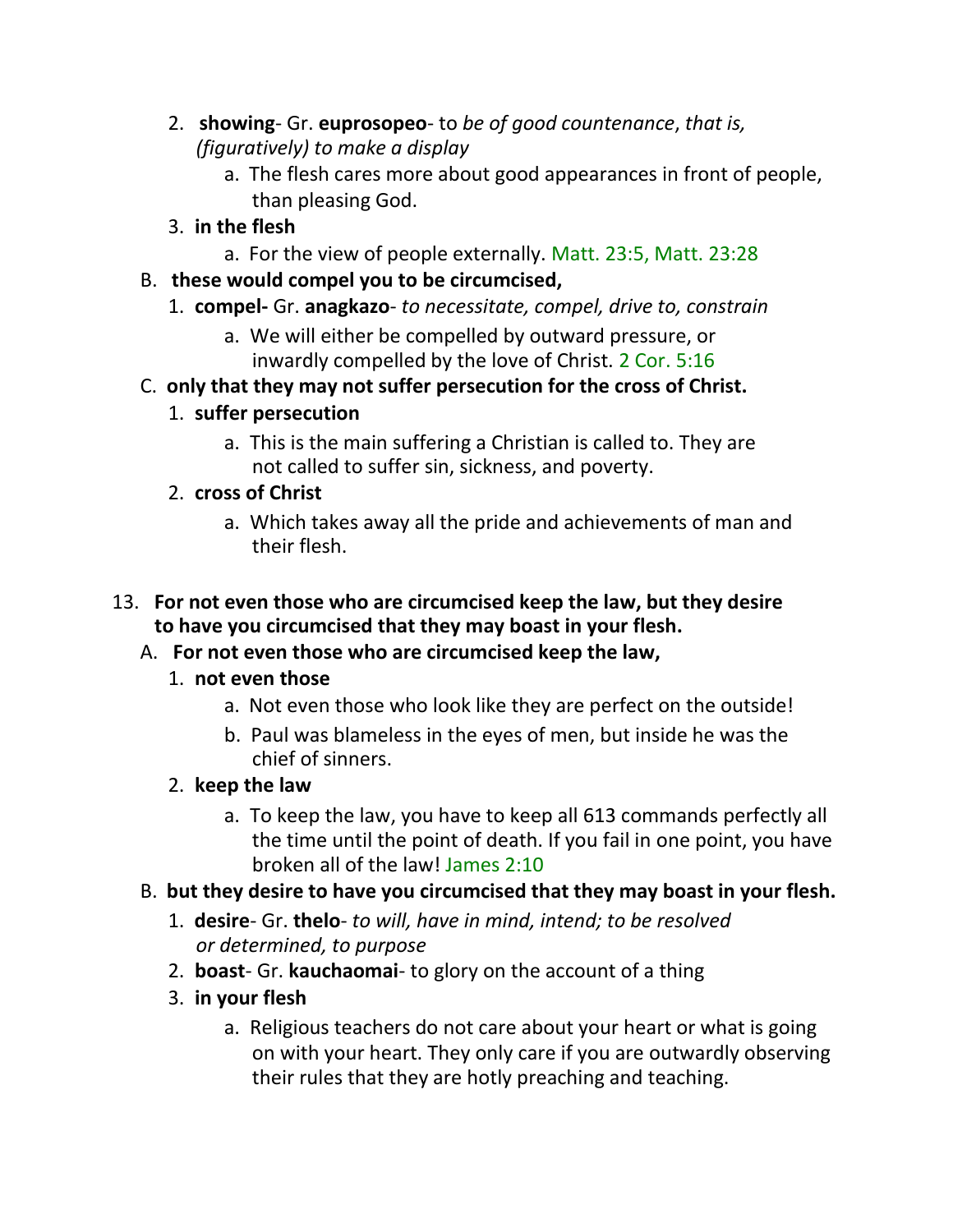- b. God always cares more about our heart than our actions because our heart is the fountain head of our actions. Luke 16:15
- c. We are never right to boast in men, but our boast should be in God. 1 Cor. 3:21, 2 Cor. 10:17
- 14. **But God forbid that I should boast except in the cross of our Lord Jesus Christ, by whom the world has been crucified to me, and I to the world.**
	- A. **But God forbid that I should boast except in the cross of our Lord Jesus Christ,**
		- 1. **God forbid** Gr. **me ginomai** *may it not come to be*
			- a. Using the name of God in this manner was unthought of in the ancient world.

# 2. **I should boast**

- a. Paul no longer wore the religious facade of Saul of Tarsus.
- 3. **in the cross of our Lord Jesus Christ**
	- a. We attain a much higher place, in God, through the cross, than ever by our own self efforts. Look at what the cross can do! It brought us to sit with Christ in heavenly places!

# B. **by whom the world has been crucified to me, and I to the world.**

- 1. **the world** Gr. **kosmos**
- 2. **crucified to me**
	- a. The world and all its enticements hold no allure any longer now that I am born again. Sin has lost its sweetness. The most miserable person on the earth is not an unbeliever but a Christian living in sin.

# 3. **I to the world**

- a. We have been delivered out of Egypt, but has Egypt been taken out of us?
- b. We are no longer of any interest towards the world, and the world has no interest towards us. However, is this really the case? Sadly, it is not so in many Christians. Many are as entrenched in the ways, fashions, fads, and events of the world as unbelievers are. It is sad when this enters into a Christian, but more so when it invades a church!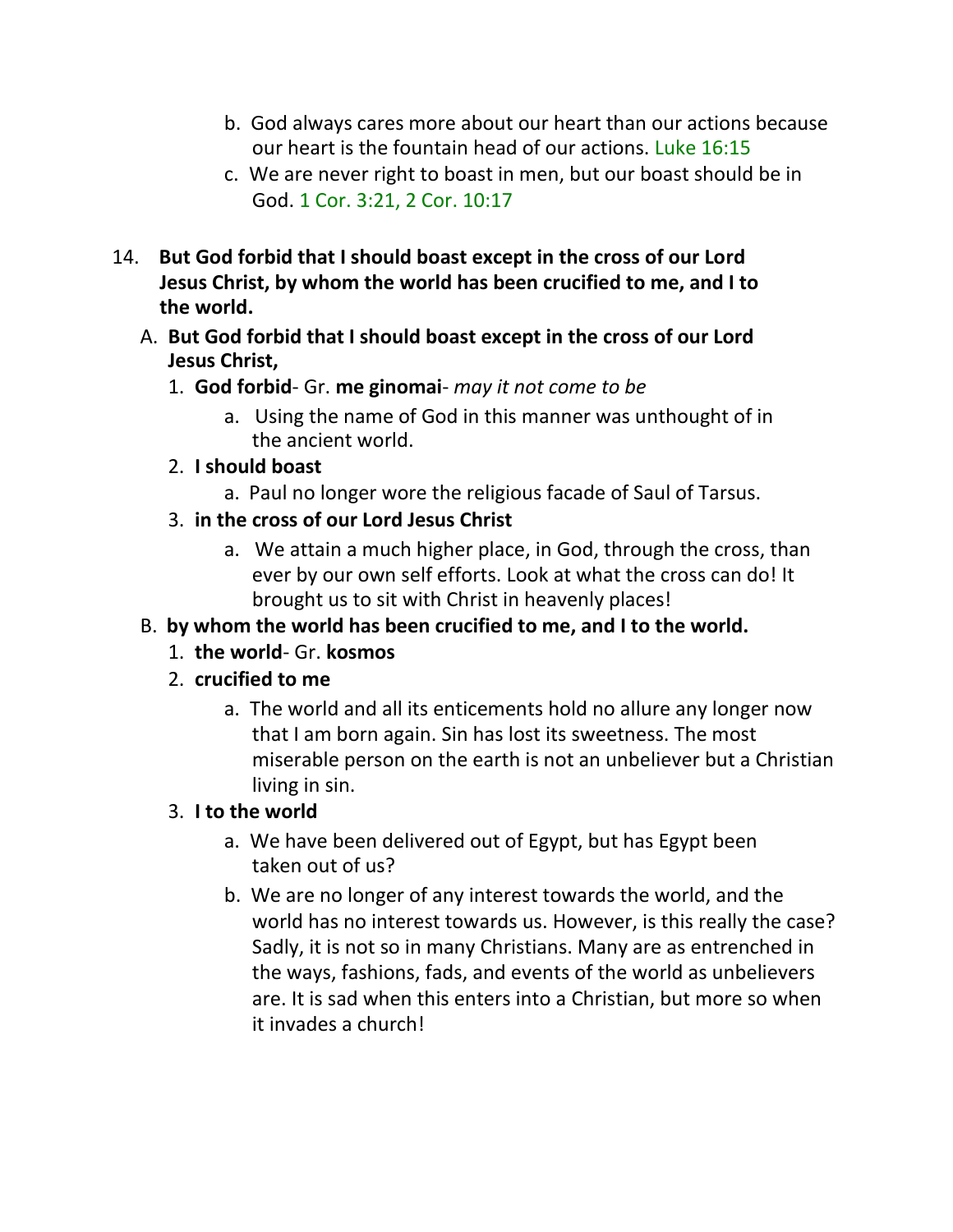- 15. **For in Christ Jesus neither circumcision nor uncircumcision avails anything, but a new creation.**
	- A. **For in Christ Jesus neither circumcision nor uncircumcision avails anything,**
		- 1. **in Christ Jesus**
			- a. Only those who have believed in Christ through grace are "in Christ". Universalists today try to tell us that all of mankind is in Christ. Hogwash! That is heresy.
		- 2. **avails anything**
			- a. None of the good hard work sinners do to save themselves will avail anything. None of the good hard work Christians do to earn God's blessings avail anything either. What avails is faith working by love! Gal. 5:6

# B. **but a new creation**

- 1. **new** Gr. **kainos** *new as respect to form, of a new kind, unprecedented, novel, uncommon, unheard of*
	- a. Christians are not who they used to be! We are a new species of being that has never existed before!
	- b. There are three classifications of man today- Jew, Gentile, and the new creation [the church of God]- 1 Cor. 10:32
	- c. It is not what you have done that gets you to heaven, but what creation you are. Are you of the Adamic creation or of the new creation? You must be born again to saved and go to heaven. John 3:3
- 2. **creation** Gr. **ktisis** *creation, i.e. thing created*
	- a. We were created new in our spirit. In our new spirit we are created in righteousness and true holiness. Eph. 4:24
	- b. Authentic Christian living is lived out of the new creation by faith. It is the only antidote to living in the flesh.
- 16. **And as many as walk according to this rule, peace and mercy** *be* **upon them, and upon the Israel of God.**
	- A. **And as many as walk according to this rule,**
		- 1. **as many as**
			- a. We have a choice to have peace and mercy on us or not!
			- b. There is only one way we can have peace and mercy on us.
		- 2. **walk** Gr. **peripateo**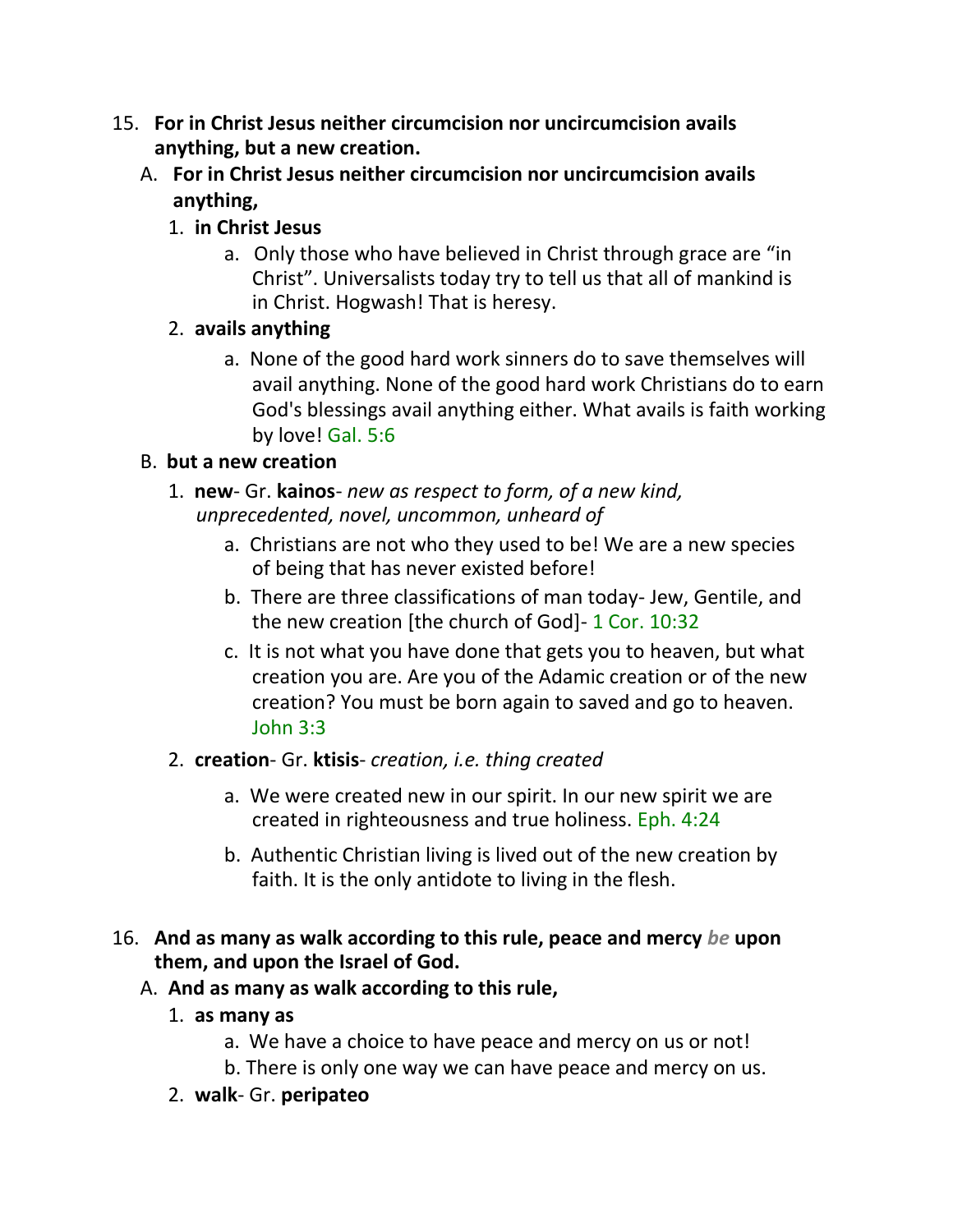- 3. **rule** Gr. **kanon** *a rod or straight piece of rounded wood to which anything is fastened to keep it straight; a measuring rod, rule metaphorically any rule or standard, a principle or law of investigating, judging, living, acting*
	- a. To have peace and mercy on your life you must keep the right rule! Instead of trying to keep all the rules of Moses, we must only keep one rule! What is the one rule? It is living by faith in grace. That is how we became a new creation. That is how we live out the new creation. We got saved by grace and faith, and we need to continue to walk in faith in grace. Col. 2:6

### B. **peace and mercy be upon them,**

- 1. **peace** Gr. **eirene** *security, safety, prosperity, felicity, (because peace and harmony make and keep things safe and prosperous)*
- 2. **mercy** Gr. **eleos** *kindness or goodwill towards the miserable and the afflicted, joined with a desire to help them*

### C. **and upon the Israel of God.**

- 1. **Israel of God**
	- a. The covenant people of God. The covenant people of God are not just a physical race. Not all that are of Abraham are the Israel of God. Not all Israel is Israel. Rom. 9:6 The Israel of God are those who have faith in the Messiah.
	- b. Believing Gentiles have been grafted into Israel and are a partaker of its benefits. Rom. 11:17
- 17. **From now on let no one trouble me, for I bear in my body the marks of the Lord Jesus.**

#### A. **From now on let no one trouble me,**

- 1. **trouble** Gr. **parecho** *to give, bring, cause one something either favorable or unfavorable*
	- a. This is a bit humorous! Galatians was Paul's first letter. This is early on in Paul's ministry and he thought that he had suffered enough, and it should end now. However, he had just started to suffer! There was a whole lot more trouble to come.